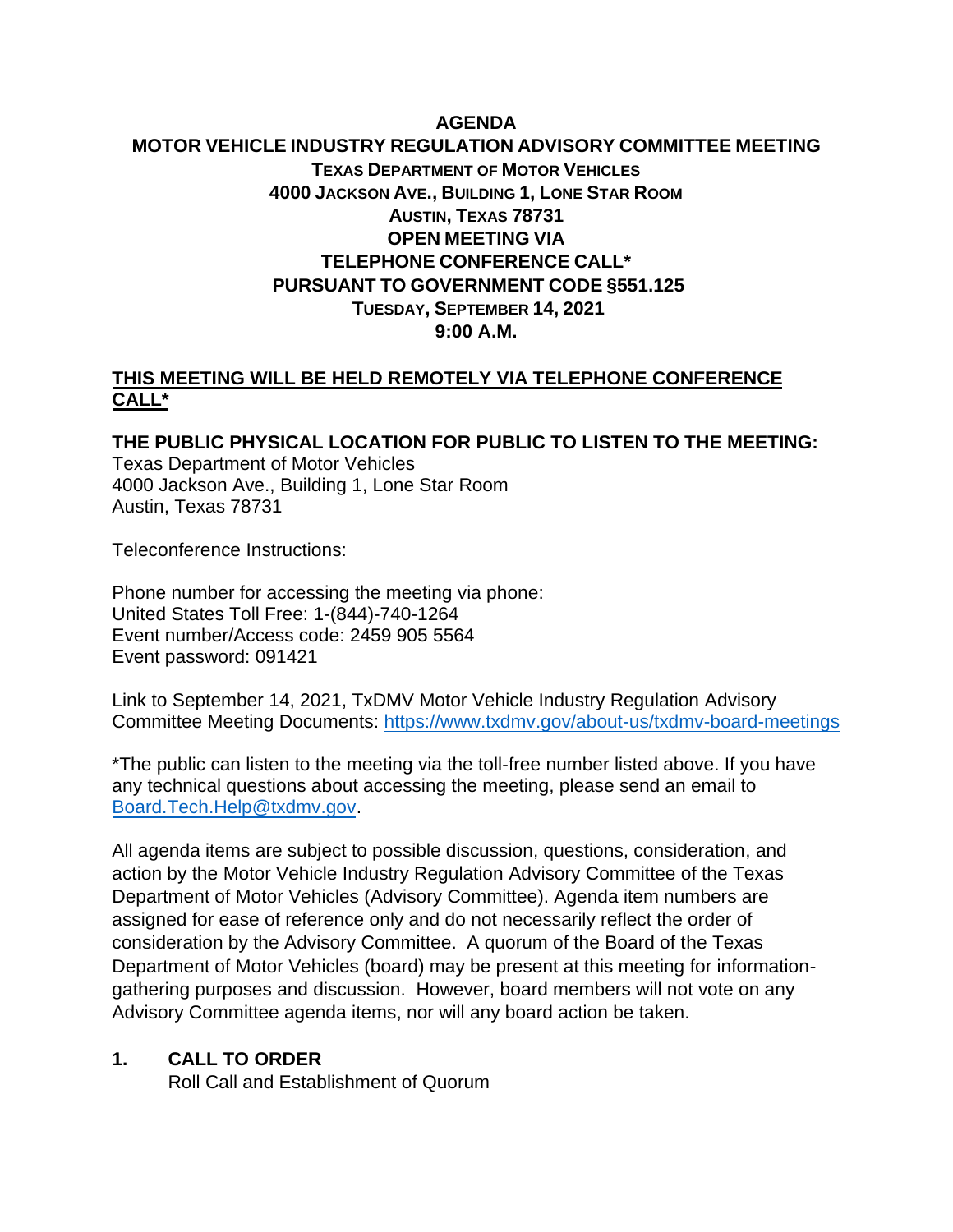## **2. DISCUSSION, BRIEFING, AND ACTION ITEMS**

- A. Implementation Plan for Advisory Committee Recommendations Regarding House Bill 3927 - TxDMV Staff
	- i. Overview and History of Temporary Tags TxDMV Vehicle Titles and Registration Division (BRIEFING AND DISCUSSION)
	- ii. Implementation of House Bill 3927; Tag Denial and Maximum Tag Limits - TxDMV Enforcement Division and TxDMV Motor Vehicle Division (BRIEFING AND DISCUSSION)
- B. Recommendations of Advisory Committee for Presentation to the Department - Presiding Officer (DISCUSSION AND ACTION ITEM)

# **3. PUBLIC COMMENT**

### **4. ADJOURNMENT**

The Advisory Committee will allow an open comment period to receive public comment on any agenda item or other matter that is under the jurisdiction of the Advisory Committee. No action will be taken on matters that are not otherwise part of the agenda for the meeting. For subjects that are not otherwise part of the agenda for the meeting, Advisory Committee members may respond in accordance with Government Code Section 551.042 and consider referring the matter to the board.

If you want to comment on any agenda item (including an open comment under Item #3), you must send an email to GCO General@txdmv.gov with one of the following prior to the agenda item being taken up by the Advisory Committee:

- 1. [a completed registration form \(available on the TxDMV webpage for](https://www.txdmv.gov/about-us/txdmv-board-meetings) the Board and other public meetings: https://www.txdmv.gov/aboutus/txdmv-board-meetings); or
- 2. the following information:
	- a. the agenda item you wish to comment on;
	- b. your name;
	- c. your address (optional), including your city, state, and zip code; and
	- d. who you are representing.

You must wait for the presiding officer to call on you before you verbally make your comment. Each speaker will be limited to three minutes, and time allotted to one speaker may not be reassigned to another speaker.